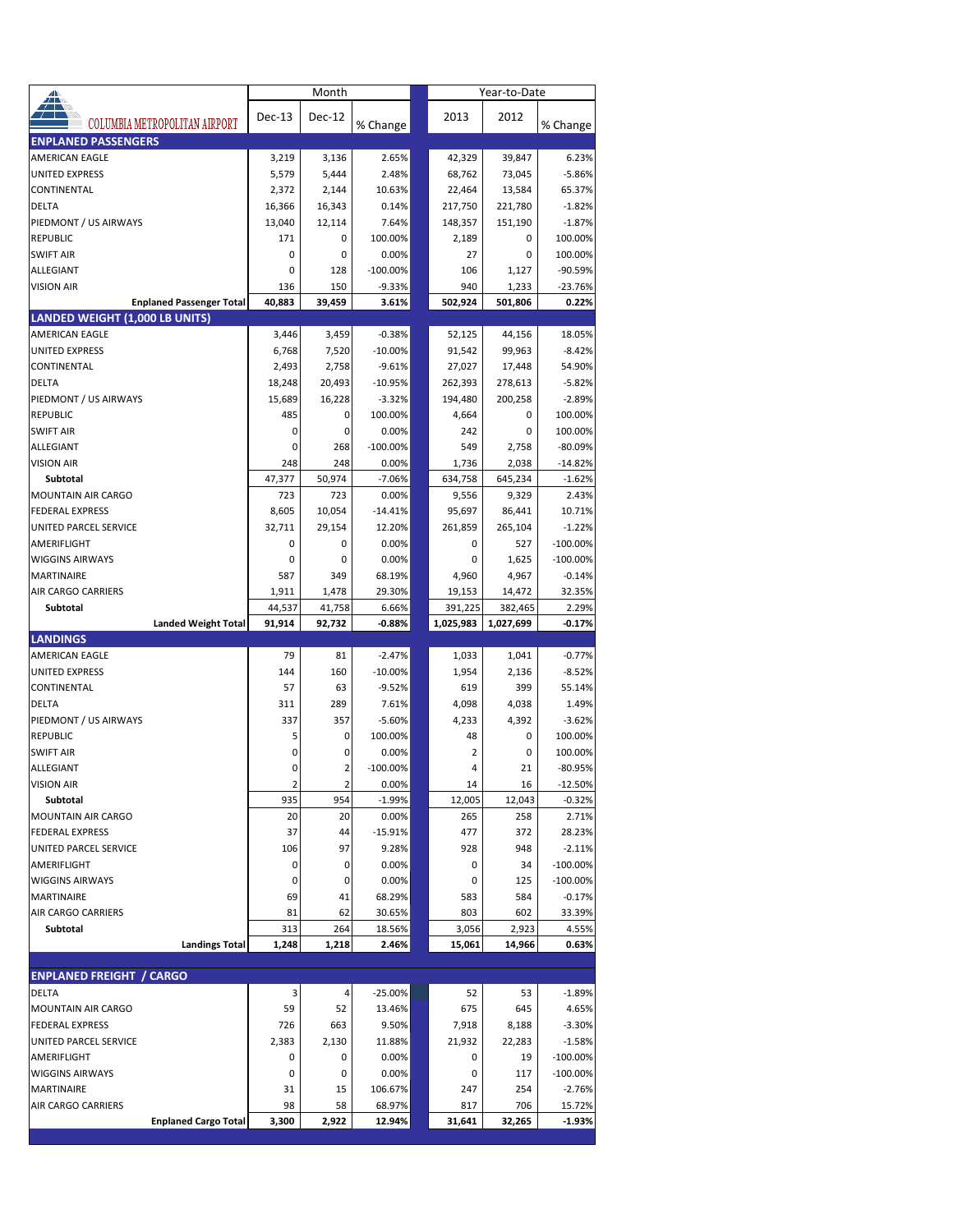## **MONTHLY ENPLANED PASSENGERS 2010-2013**



| 2010 | 35,739 | 32.645 | 39.942 | 44.627 | 45,370 | 44.112 | 13,647 | 11,920 | 40,611 | 44,536 | 41,033 | 38.416 | 492.598 |
|------|--------|--------|--------|--------|--------|--------|--------|--------|--------|--------|--------|--------|---------|
| 2011 | 32,579 | 32.203 | 38.591 | 43.336 | 44,491 | 14.900 | 42.435 | 42.702 | 42.437 | 14.828 | 42.696 | 40.723 | 491.921 |
| 2012 | 35,690 | 36,618 | 42.290 | 44.931 | 44,462 | 44.358 | 41,347 | 45,589 | 40.292 | 43,899 | 42.871 | 39.459 | 501,806 |
| 2013 | 36,517 | 35,006 | 42.175 | 46.129 | 15,865 | 14,557 | 42,912 | 43.476 | 40,365 | 44,196 | 40,657 | 40,883 | 502,738 |



|      | Jan        | Feb        | Mar        | Apr        | May        | un         | Ju         | Aug        |            |            | Nov        | Dec        | <b>Grand Total</b> |
|------|------------|------------|------------|------------|------------|------------|------------|------------|------------|------------|------------|------------|--------------------|
| 2010 | 10.108.000 | 10.796.000 | 12,252,000 | 11.634.000 | 10,780,000 | 11.906.000 | 11.010.000 | 11,090,000 | 11,498,000 | 11.212.000 | 10.712.000 | 15.026.000 | 138.024.000        |
| 2011 | 8.954.000  | 9.612.000  | 12.508.000 | 10.540.000 | 10.488.000 | 11.784.000 | 10.018.000 | 11.094.000 | 10.974.000 | 10.434.000 | 11.330.000 | 13.696.000 | 131.432.000        |
| 2012 | 9,974,000  | 9,930,000  | 11,766,000 | 10,204,000 | 11,938,000 | 11,064,000 | 10,176,000 | 12,194,000 | 10,460,000 | 11,056,000 | 10,768,000 | 11.704.000 | 131,234,000        |
| 2013 | 10,644,000 | 9,494,000  | 10,510,000 | 10,068,000 | 10.972.000 | 9,676,000  | 9,260,000  | 10,534,000 | 9.370.000  | 11,616,000 | 10,280,000 | 12,618,000 | 125,042,000        |



|      | Jan    | Feb    | Mar    | Apr    | May    | Jun    | Jul    | Aue    | Ser    | Oct    | Nov    | Dec     | <b>Grand Total</b> |
|------|--------|--------|--------|--------|--------|--------|--------|--------|--------|--------|--------|---------|--------------------|
| 2010 | 89,186 | 78,781 | 93.615 | 93.351 | 82.421 | 84,311 | 84.275 | 85.426 | 81.931 | 83.530 | 83.922 | 106.308 | 1,047,057          |
| 2011 | 73,261 | 73.616 | 85,734 | 83.201 | 85,785 | 86,553 | 84,234 | 89,509 | 84.500 | 91,052 | 86,402 | 97,881  | 1,021,728          |
| 2012 | 78,544 | 76,255 | 83,616 | 82,018 | 90,270 | 86,327 | 85,913 | 94,119 | 82,513 | 87,790 | 87,602 | 92,732  | 1,027,699          |
| 2013 | 86,396 | 76,686 | 85,504 | 87,833 | 90,837 | 83,653 | 87,337 | 87,927 | 80,081 | 86.381 | 80,947 | 91,914  | 1,025,496          |

**MONTHLY LANDED WEIGHT 2010-2013**